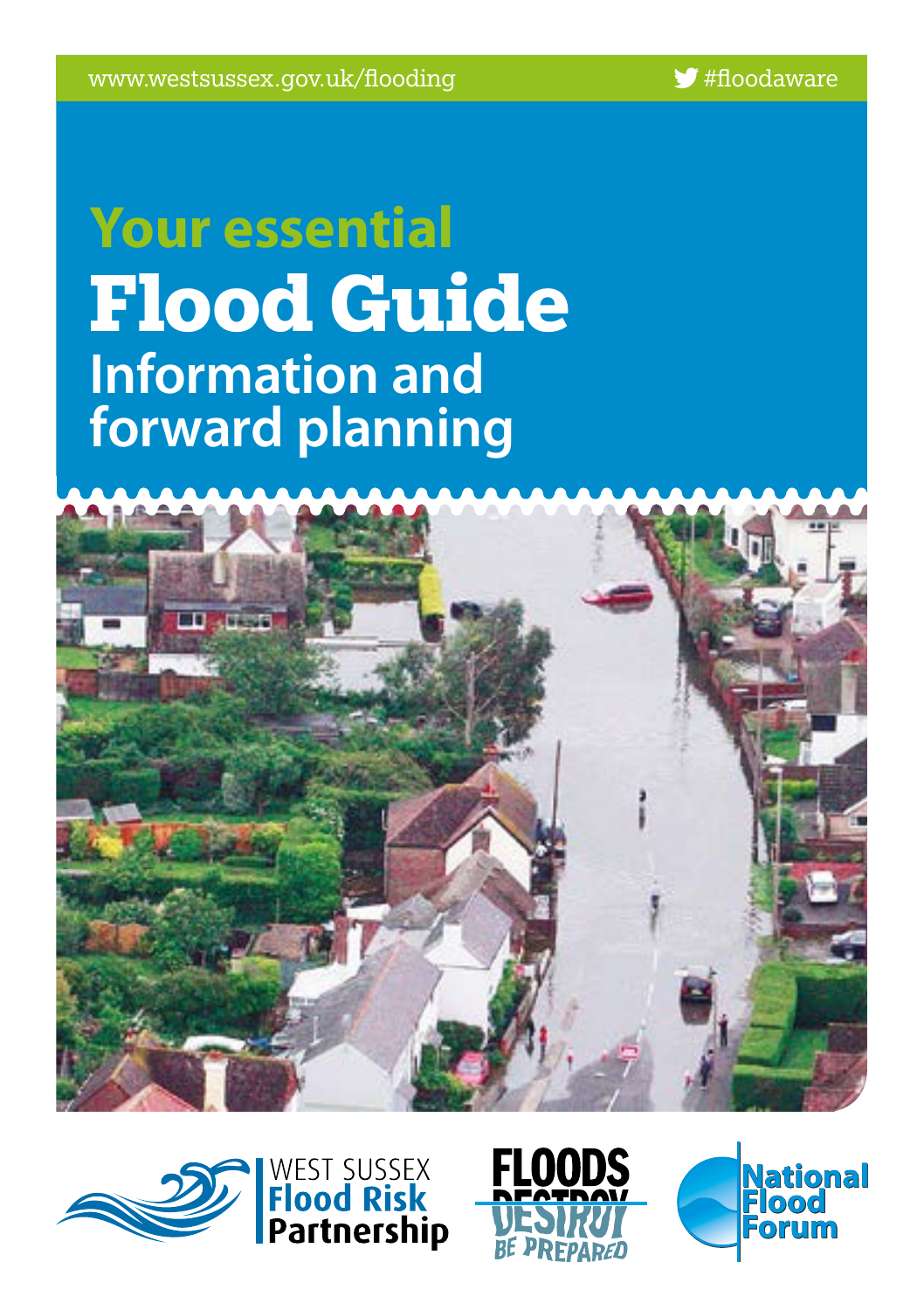# **About this guide**

**This guide has been produced by West Sussex County Council as Lead Local Flood Authority in association the National Flood Forum (NFF) and the West Sussex Flood Risk Partnership which includes WSCC, all district and borough councils, Environment Agency, NFF and Southern Water. It offers practical advice about potential emergency situations we could face in the future due to flooding.**

The risk of flooding is an increasingly important issue across West Sussex, with over 100,000 properties at risk. The coastline of the county is generally low-lying and many of our towns and villages are located near rivers. As a result we are vulnerable to flooding both from the sea, from the County's rivers following heavy rainfall, from surface water run-off and groundwater.

Due to climate change the risk of flooding will increase as sea levels rise, winter rainfall increases and flash storms become more frequent. This means more people will be at risk more often. Flood protection measures are in place in many areas across the county, however the risk of flooding cannot be completely eliminated, nor can flood damage be entirely prevented.

A considerable amount of work and financial investment has been undertaken by the County and District Councils, the Environment Agency and Southern Water Services to reduce the risk of flooding. These include improved highways drainage schemes and new flood alleviation projects through projects such as Operation Watershed which is an £8.25 million commitment to invest in highway drainage and environmental improvements in areas of the county worst affected by floods.

 Whilst the risk of flooding can be reduced, it cannot be prevented entirely. However, there are a number of simple steps that can be taken to make sure we are prepared before a flood happens.

**3 Am I at risk of flooding?**

**9 How can my community prepare?**



**13 During a flood**

**18 After a flood** 

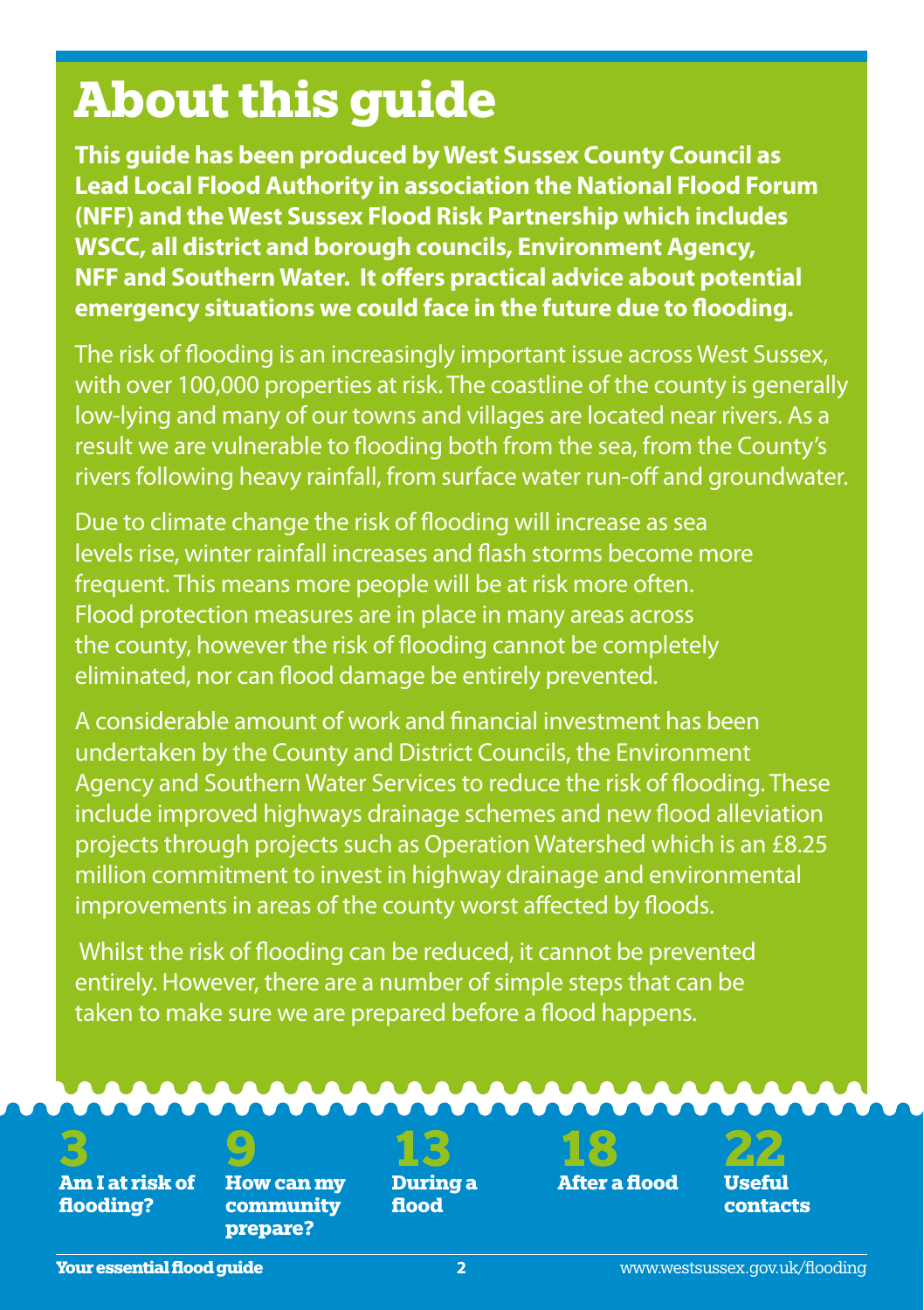# **Am I at risk of flooding?**

#### **To best prepare for the possibility of flooding, it's a good idea to find out whether your house or business is at risk.**

The best available mapping indicates that over 100,000 properties are in areas susceptible to flood risk within the West Sussex. Even if your home is not directly at risk from flooding, we can all be affected by the consequences of an unexpected event. Surface water or flash flooding, usually resulting from torrential rain over a short space of time, has caused much disruption historically. Unlike river and coastal flooding, surface water flooding is much more difficult to predict.

You can check the risk of river flooding to your property by looking at the environment agency flood map at **www.environmentagency. gov.uk/homeandleisure/floods** and type in your postcode.

The flood risk map is intended only as a guide and is not designed to be accurate at an individual property level.

Visit **www.westsussex.gov.uk/ flooding** where you can sign up to severe weather alerts from West Sussex County Council and find out more about signing up for other free flood warnings.



## What is a 1-in-100 year flood risk?

The phrase can be confusing. Many mistakenly believe that it is a flood that occurs every 100 years. However, the phrase really means a flood that has a 1 percent chance of occurring in any year. The Bognor Regis rainfall event in June 2012 saw over 100mm of rain fall in 24 hours. This area may see 600mm annually. In Bognor Regis, this downpour equated to a 1 in 200 year rainfall event, or a 0.5 % annual probability event.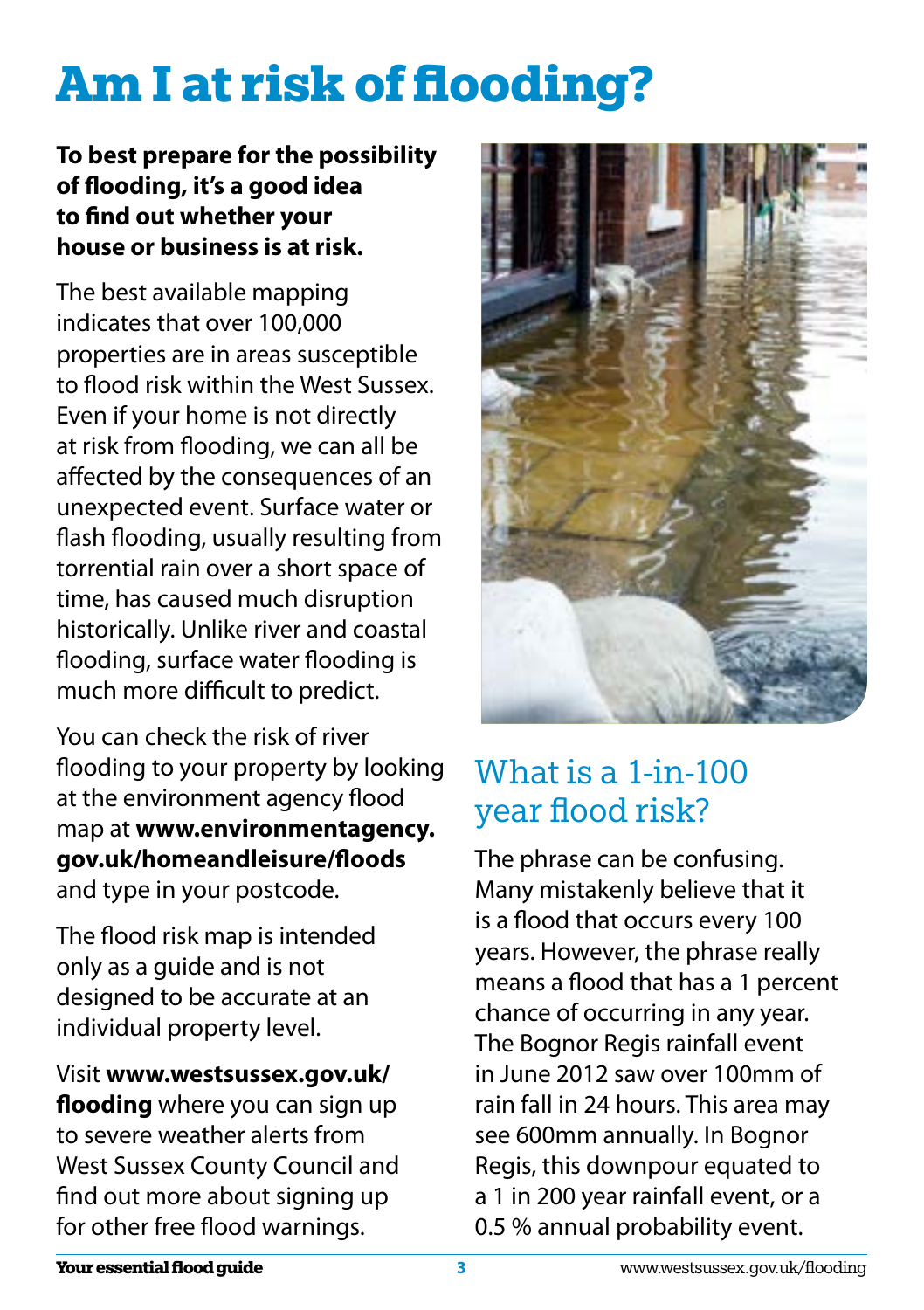#### If you have a watercourse on your land

Blocked ditches are common cause of flooding in West Sussex, if the drainage ditches have not been kept clear they are unable to do their job in carrying water away and as a result contribute significantly to the effects of localised flooding.

If you live next to a watercourse and own at least one of the banks you are a 'riparian owner'. You may not even be aware that you have a drainage ditch at the bottom of your garden. It is important to check however, as you have responsibility for the maintenance and upkeep of the watercourse to

ensure that it is not a flood risk to other people or property. If you are a riparian owner and this has not been disclosed to your insurance company it could affect your ability to claim in the event of a flood.

The Environment Agency leaflet 'Living on the Edge - A guide to your rights and responsibilities of riverside ownership' available on the Environment Agency website explains riparian ownership further. **www.environmentagency.gov. uk/homeandleisure/floods**.

**More information on your responsibilities as a Riparian owner can be found at www.westsussex.gov.uk/flooding**

# **Act now:** Be prepared

**If you live in an area at risk of flooding, act now and plan what you would do in a flood.** 

**Flooding can happen quickly so preparing in advance can reduce the damage and disruption flooding can cause.** 



**Floodline Warnings Direct is a free service provided by the Environment Agency to warn residents in flood risk areas, about river flooding. Alerts can be sent by phone, mobile, email, text message and pager.** 

**Sign up online at www.environment-agency.gov.uk or call Floodline 0845 988 1188**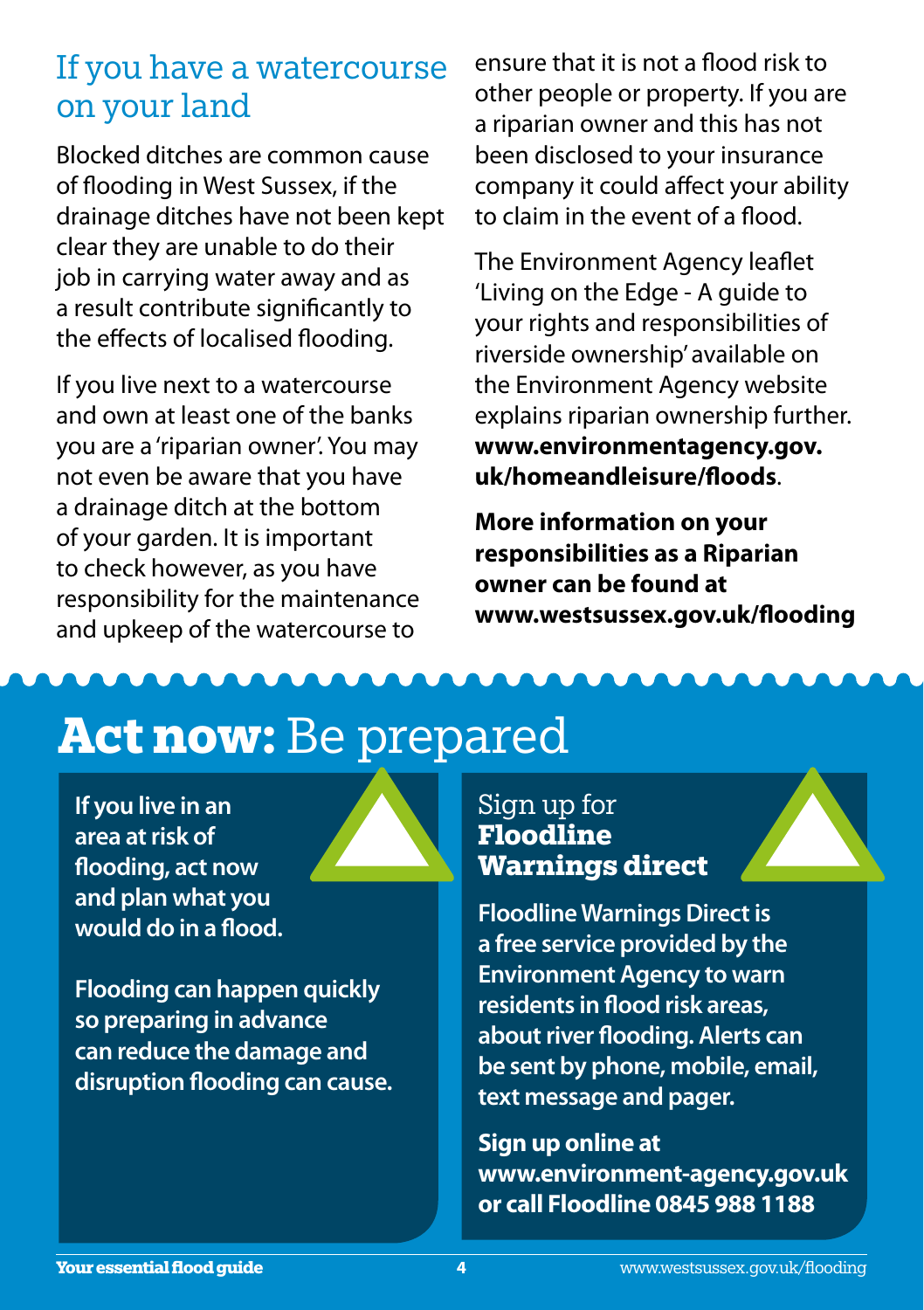#### Sewer Flooding

Southern Water is responsible for the public sewer network which most commonly carries both wastewater and rainwater.

When the sewerage network is overwhelmed by heavy rainfall, flows can back up and flood homes and streets from toilets and manholes.

Southern Water has measures in place to help protect homes against flooding. However, sometimes the sheer volume of water and other problems like sewer blockages mean flooding will occur.

About three quarters of sewer blockages are caused by wet wipes and other non-biodegradable items which have been flushed down toilets and cooking oils which have been poured down sinks.

Customers can help keep the sewers clear by putting these items in the bin.

**For more information on what to do if you are affected by sewer flooding and on how to keep the sewers running clear, visit www.southernwater.co.uk/ floodingfacts**



#### Understand the environment agency **Flood Warning Codes**

**These are the flood codes/symbols used by the Environment Agency to warn of river flooding. Please be aware the 'Severe Flood Warning' symbol may be issued after some flooding has already occurred.** 





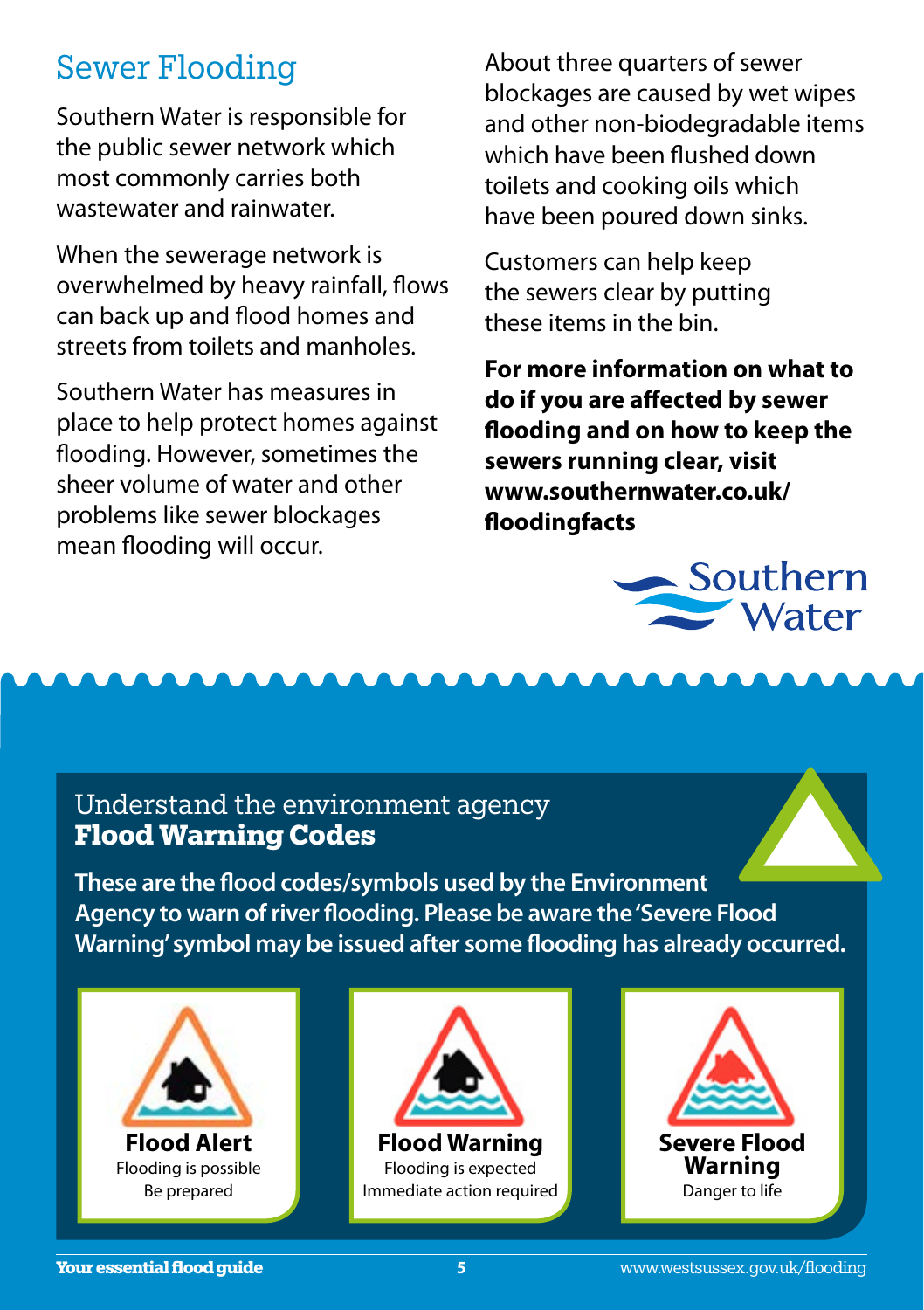

## Surface water flood warnings

Whilst we have good data on where has flooded previously during heavy rainfall, accurate predictions of difficult and are based on monitoring where rain is expected to fall and the intensity of the rainfall.

The Met Office and Flood Forecasting Centre put out rainfall warnings and Flood Guidance statements. At West Sussex County Council we forward the higher risk alerts (amber and above) to all subscribers via AlertMe, which is our email alert system.

#### **Find out more at www.westsussex.gov.uk/flooding**

# River and Sea level live monitoring

The Environment Agency measure river and sea levels across England and Wales by collecting data from their monitoring stations along the rivers and the coast.

**Find out more at www.environment-agency.gov.uk/ homeandleisure/floods/riverlevels**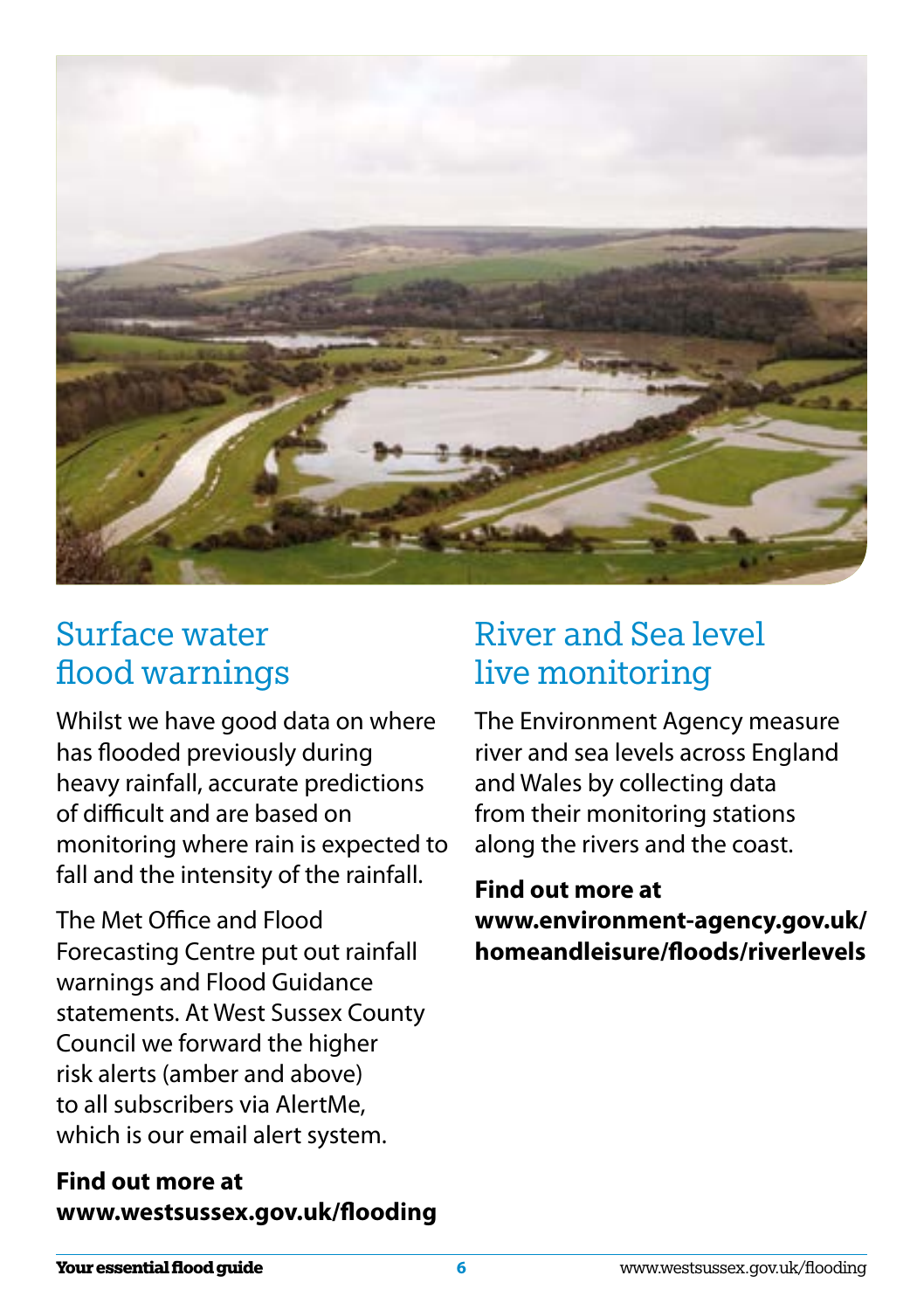# Make a Flood Plan

A Flood Plan can help you act quickly and make practical decisions in the event of a flood. A personal Flood Plan template is available from the environment agency's website **www.environment-agency.gov.uk/ homeandleisure/floods** but these are some of the key things to consider:

- Keep a list of useful telephone numbers handy, for example for your relatives and friends and insurance company etc.
- **Avoid keeping key contact** numbers solely in your mobile phone as it may get lost or wet.
- Make sure you have the correct insurance cover. The National Flood Forum has more information on obtaining flood insurance on their website **www.floodforum.org.uk** or can be contacted on 01299 403055 for advice. Government information and advice can be obtained from the Defra website **www.defra.gov. uk/ publications/2012/07/19/ pb13082flood-insurance/**
- **Check you know how to** turn off your gas, electricity and water supplies.
- **Make an emergency kit** (see over page)
- Put important documents out of flood risk and protect with polythene or dry bags.
- Think about what belongings you can move now and what you would want to move during a flood.
- Identify what you would need to take with you if you had to leave your home.
- Think about where you could move your car to, if you were able to safely, before flooding.
- Talk about possible flooding with your family, or anyone who lives with you. You and your family should agree how you will contact each other and where you will go in case you become separated during flooding.

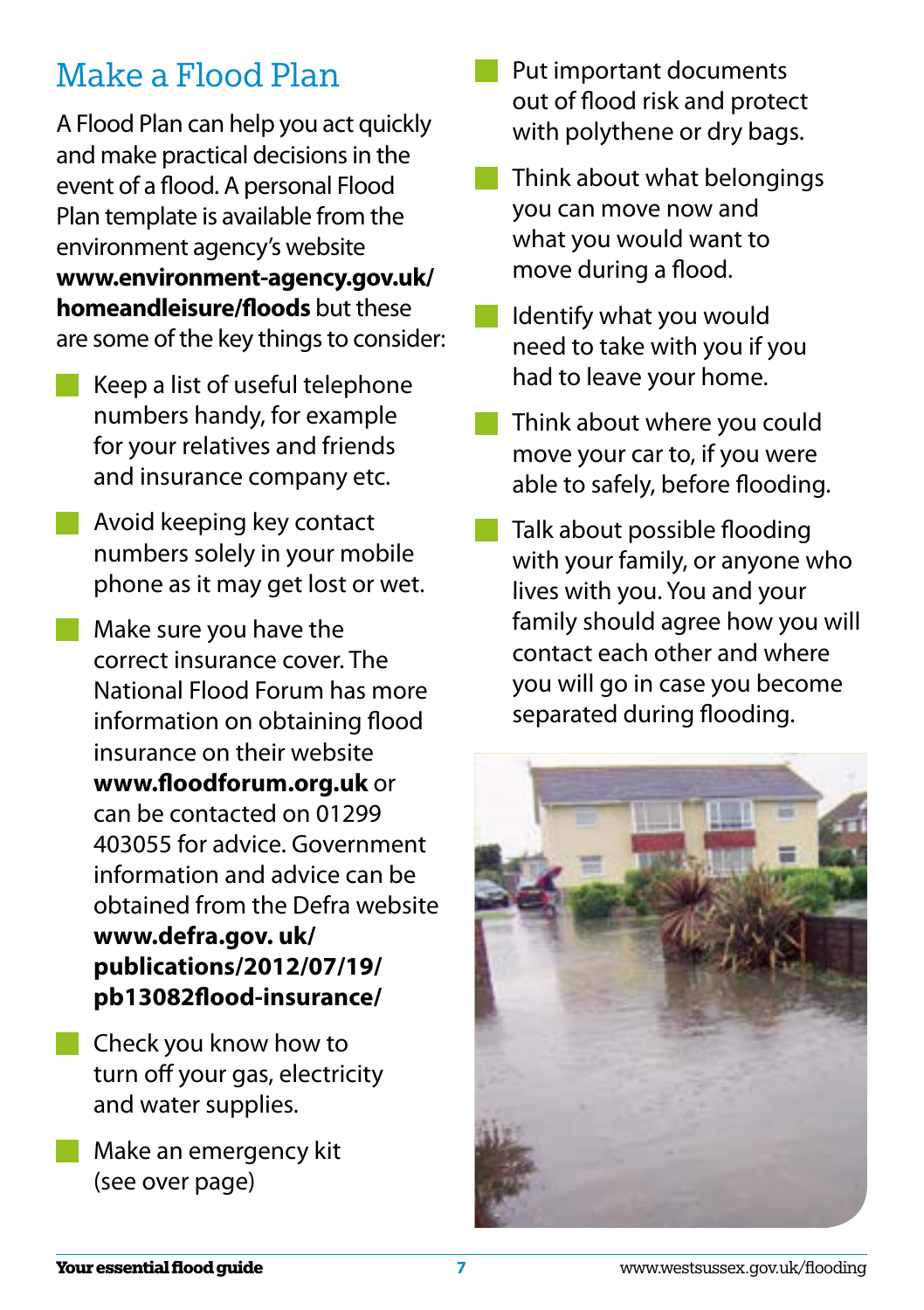

#### Emergency Kit

- $\nabla$  Insurance documents, other important documents
- $\blacksquare$  Insurance emergency helpline, local council and emergency services numbers, family & friends telephone numbers, local radio frequencies
- $\blacksquare$  Torch
- Batteries (not rechargeable)
- Portable radio (wind-M up preferable)
- $\blacksquare$  Mobile phone
- $\overline{V}$  First aid kit with essential prescription medication / repeat prescription form
- $\blacksquare$  Bottled water (check use-by date)
- $\blacksquare$  Non-perishable food items (including energy or cereal bars)
- $\nabla$  Blankets, warm clothes
- $\nabla$  Wash kit and essential toiletries (including toilet paper and wet wipes)
- $\nabla$  Children's essentials (milk, baby food, sterilised bottles & spoons, nappies, wipes, nappy bags, clothing, comforter, teddy or favourite toy)
- $\blacksquare$  Camera (disposable) to record damage for insurance purposes
- Emergency cash  $\overline{\mathcal{M}}$
- $\sqrt{\phantom{a}}$  Additional items for flood kit: wellington boots, waterproof clothing, rubber gloves

**Visit www.westsussex.gov.uk/ flooding for further information and a short film on how to prepare an emergency kit.**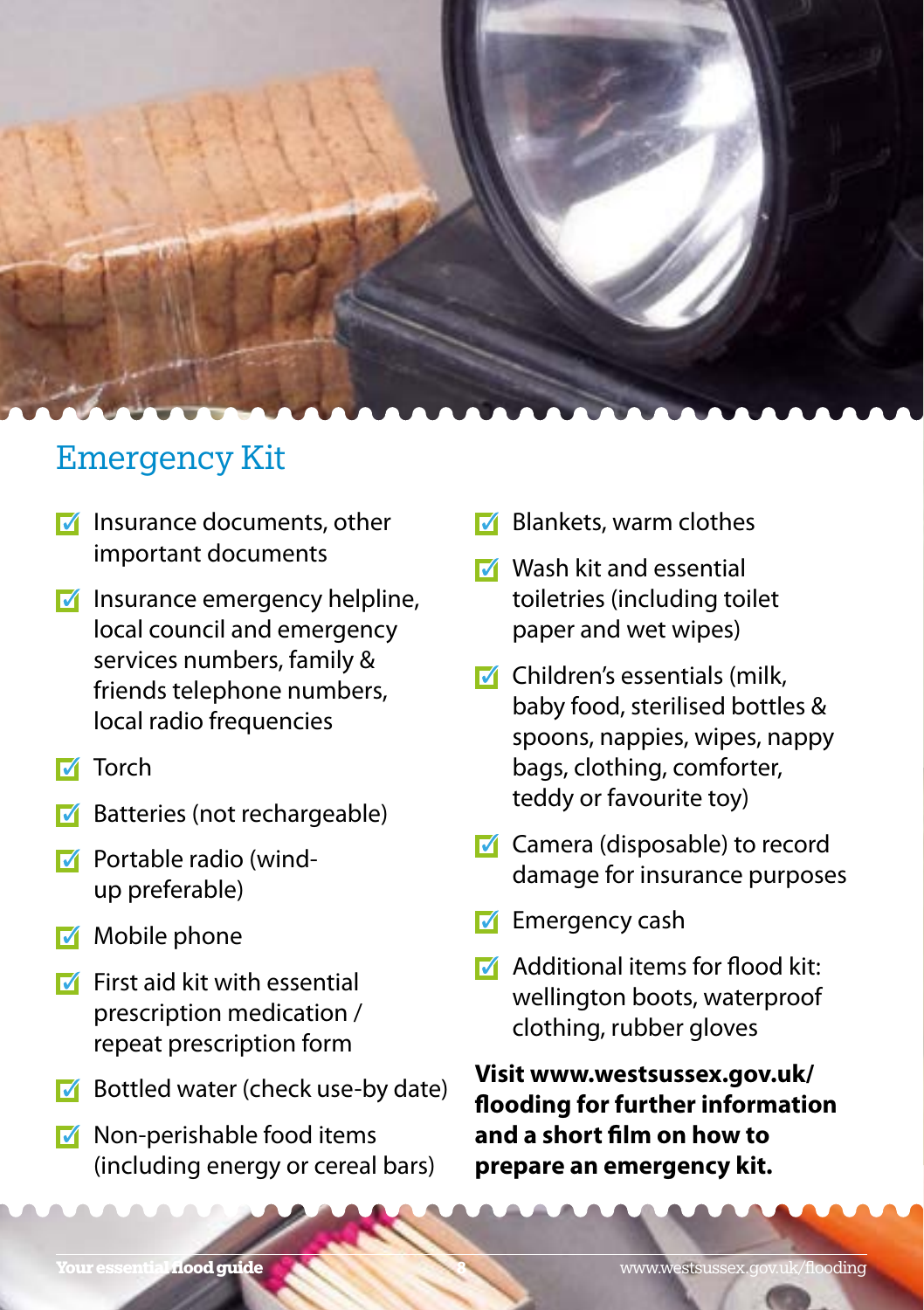# **How can my community prepare?**



## **Community** Emergency Plans

West Sussex County Council have been encouraging local communities e.g. parishes/wards, to develop their own Community Emergency Plan for all emergencies that may affect the local community including flooding. The aim is to support emergency response arrangements the authorities have in place and building on the resilience of communities by enhancing 'good neighbour' support and enabling effective action in support of the most vulnerable.

If your community has a Community Emergency Plan there may be support available if you are flooded. If you aren't at risk of flooding you could volunteer to assist in an emergency. Contact your local Parish Council to see if your community has an Emergency Plan.

## Forming a Flood Action Group

Flood Action Groups are a representative voice for their community and their aim is to work in partnership with the Agencies and Authorities whose work involves flood risk.

Forming a community based flood action group to work on behalf of the wider community in finding ways to reduce flood risk, has proved very effective across England and Wales.

The National Flood Forum **www.nationalfloodforum.org.uk**  supports communities in the formation of Flood Action Groups, gives tools to ensure their success and sustainability and initiates the first meeting with all the right professionals needed.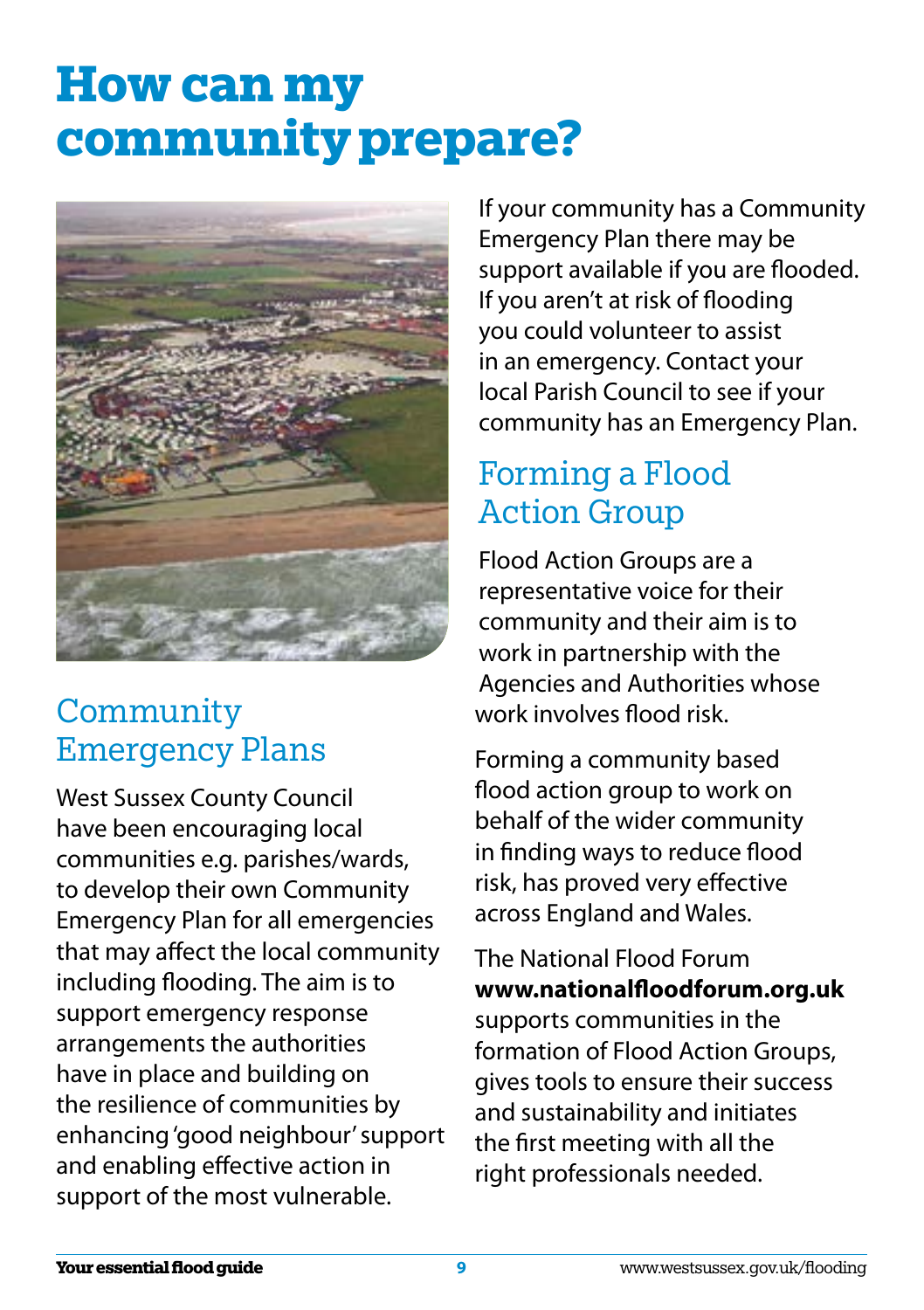### Flood protection for your home

Although it isn't possible to completely flood proof a property, if your house is at risk of flooding, or has flooded in the past, there are steps you can take to reduce the damage flooding can cause.

The most important thing is to prepare in advance as you won't have time to buy or put measures in place once flooding is likely.

#### **Try to keep water out:**

- **Doors** consider purpose built flood board/gates that can be put in place when flooding is imminent. It may be possible to replace your existing external door with one that is flood-proof. Door thresholds can also be raised.
- **Walls and floors** consider raising damp-proof brick courses. Sealing floors and 'tanking' can prevent water rising up through the ground.
- **Air bricks** replace with those that automatically close when flood water rises or fit specially designed covers that can be placed over ventilation bricks when flooding is imminent.

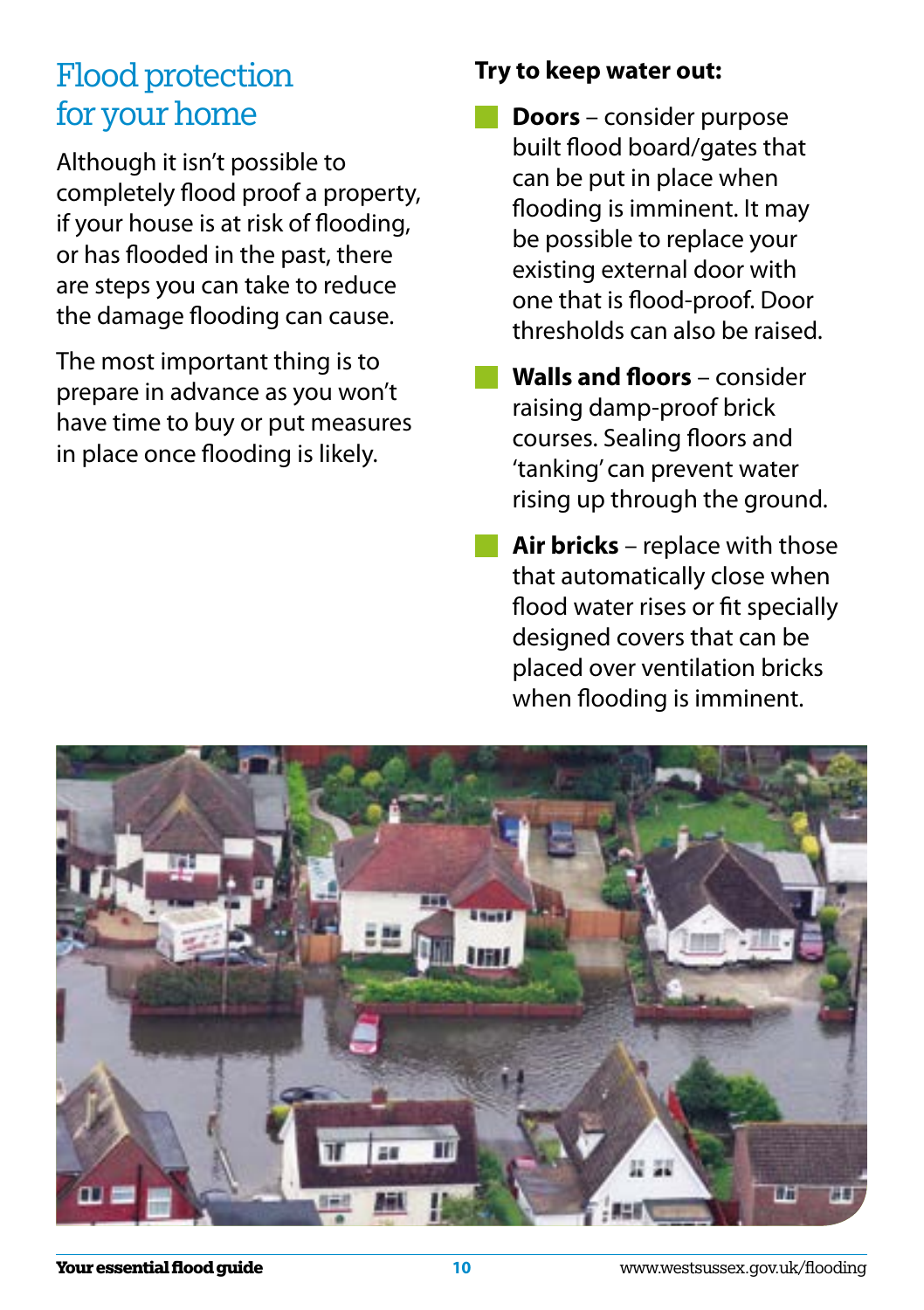**Drains and pipes** – non-return valves on drains and water inlets/outlets can prevent water from coming back up the drains and toilet foul pipe.

**Sandbags** – West Sussex County Council and the Environment Agency do not supply sandbags to protect personal property. Contact local builders' merchants for stocks of bags and sand. Alternatively, you can find suppliers of modern non-sand bags designed for flooding on the National Flood Forum Blue Pages Directory.

**If flood water is more than 1m high, you may cause more harm than good by keeping water out. The force of the water may cause structural damage to your property.** 

There are numerous other flood protection products on the market which may give you more time to move your possessions off the ground floor to safety.

For more information on flood protection products and services the National Flood Forum publishes the 'Blue Pages Directory' **www.bluepages.org.uk**

If you are going to buy a flood protection product, check it displays the British Standards Institute

(BSI) Kitemark to show it has been properly tested and achieved Kitemark accreditation. The BSI maintain a list of all manufacturers of flood protection products that have achieved Kitemark accreditation on their website **www.kitemark.com**

To reduce the cost and repair time after any future flood, you could:

- Fit plug sockets, boilers, and service meters higher on walls.
- Choose water-resistant door and window frames (and use silicone sealant).
- Get a chemical damp-proof course below joist level; and install automatic airbricks or those with removable covers.
- **Replace mineral insulation within** walls with closed cell insulation.
- Have non-return valves in drainage pipes to prevent sewage backing up into the house.
- Check access points for pipes (e.g. washing machines) for gaps and fill.
- Use waterproof sealant on external walls; waterproof paint on internal walls.
- Replace carpets with floor tiles.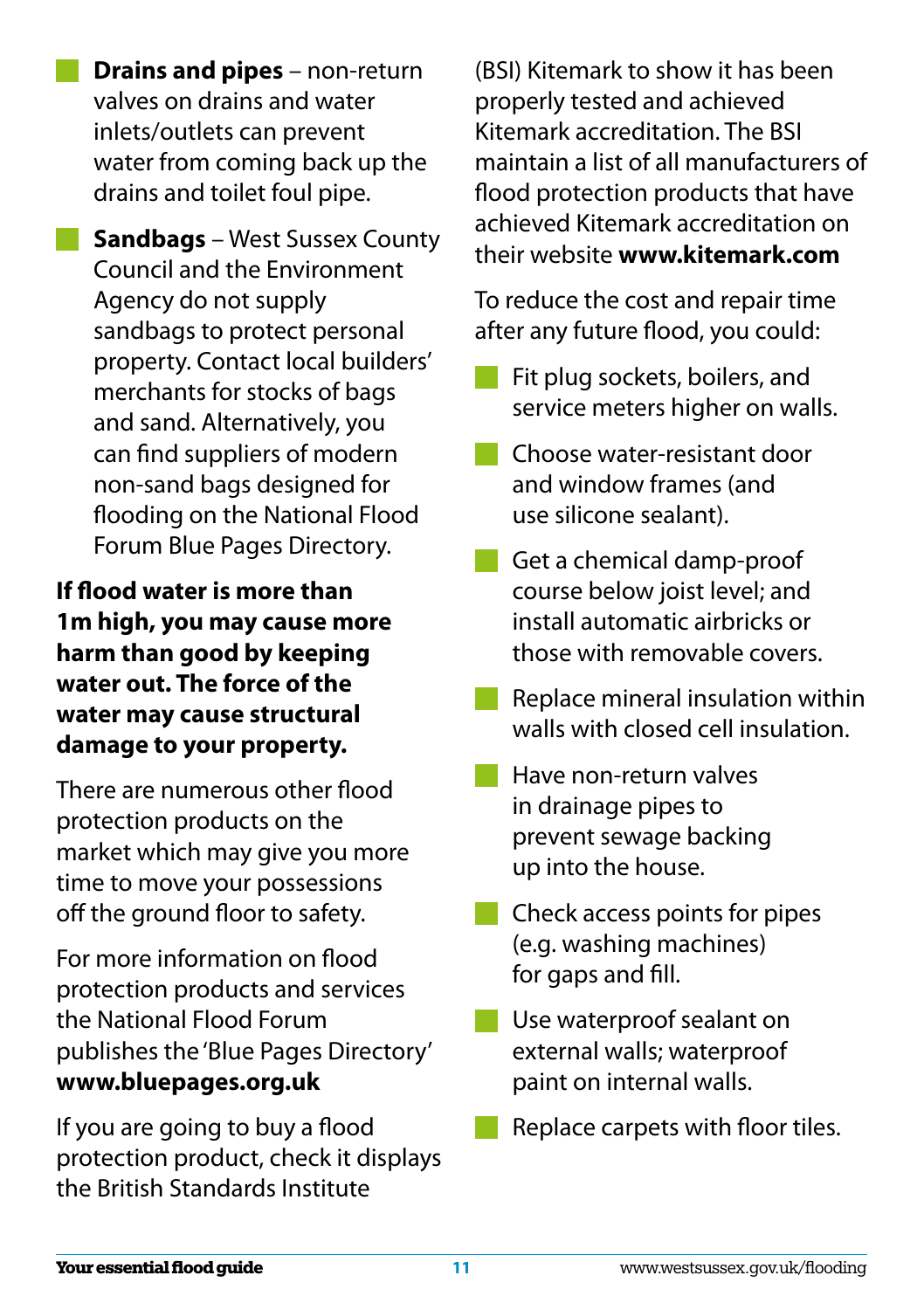#### **And if there's a choice, you can:**

- Go for solid flooring (concrete covered with treated timber or sealed tiles) - more resistant than floorboards or chipboard.
- **Have wood or plastic kitchen/** bathroom units rather than MDF/ chipboard.
	- Pick lime or cement render – more water-resistant than normal plaster.
- $\blacksquare$  Replace ovens with raised, built-under types.
- **Choose rugs rather** than fitted carpets.

Remember to check with your insurer to ensure they are aware of any flood resilience improvements you have made and see if any work you carry out will lead to lower premiums.

If you're going to make permanent changes to protect your property against flooding, it is strongly recommended you seek professional advice. Currently there is no formal assurance scheme for flood surveyors but the following institutions hold lists of members who have undergone internal vetting and adhere to a common code of conduct:

#### **Royal Institute of Chartered Surveyors (RICS) www.rics.org Tel: 0870 333 1600**

**Royal Institute of British Architects (RIBA) www.architecture.com Tel: 020 7580 5533**

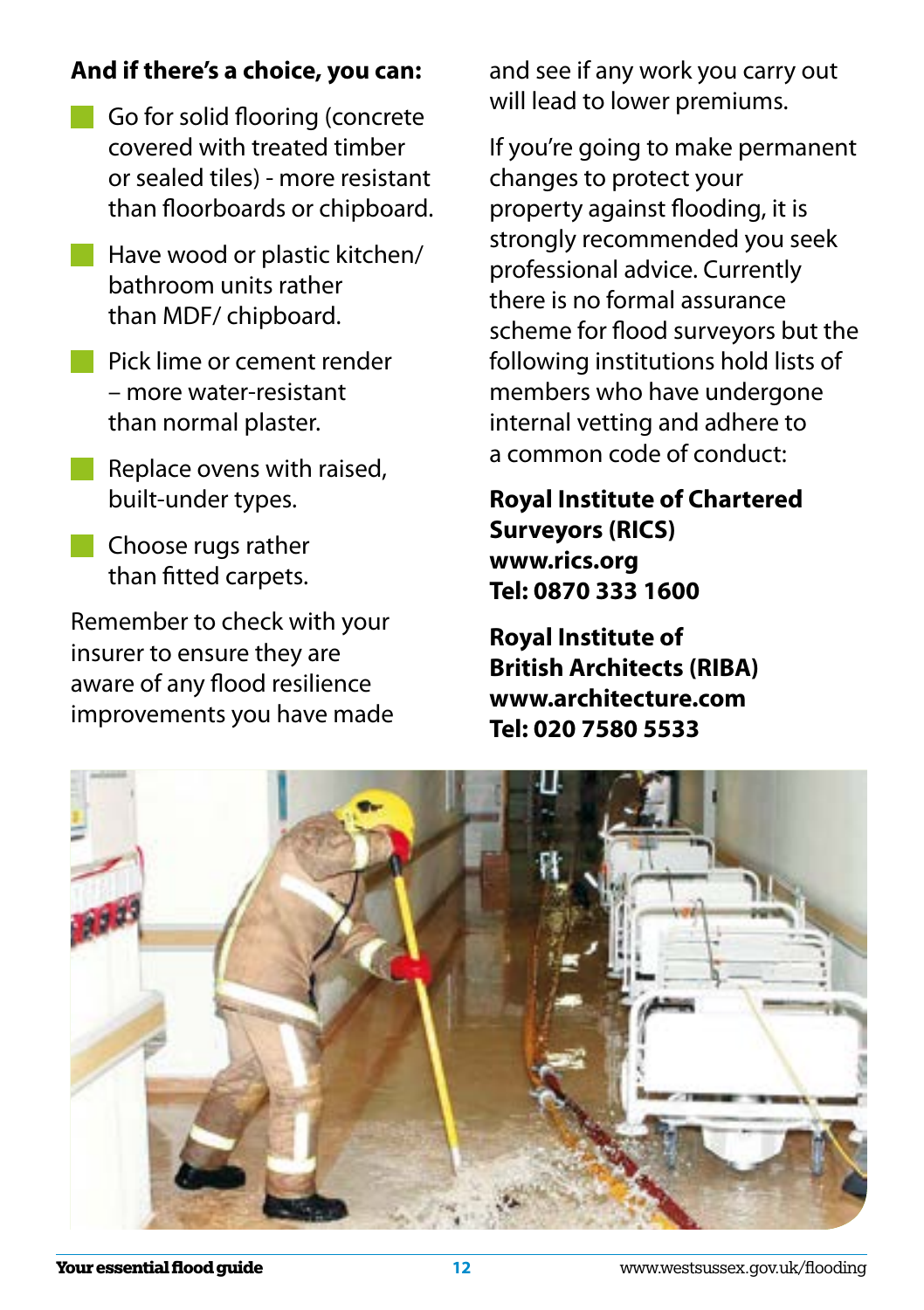# **During a Flood**



# If floods are forecast

- Check for severe weather warnings and flood warnings by listening to the radio and TV. Phone Floodline on 0845 9881188 for river flooding information.
- **Protect what you can by** moving pets, vehicles, valuables, sentimental items (photo albums) and important documents to safety/higher ground.
- **Prepare food that you can** eat without cooking, clean bottled water, warm clothes.
	- Charge your mobile phone.

## If floods are imminent

If you have a flood plan put it into action.

> BBC local radio has a special role to provide information in emergencies.

- **For the latest travel information.** and to hear about what Council services may be disrupted, tune in to local radio or TV. West Sussex County Council will put messages out via the following stations:
	- BBC Sussex (95.3, 104.5 and 104.8 FM)
	- Heart Sussex FM (102.4 and 103.5 FM)
	- Spirit FM (96.6, 102.3, 106.6 FM)
	- Splash FM (107.7 FM
- **Follow us on Twitter #floodaware** and **#westsussex**  and lookout for updates.
- Alert vulnerable neighbours.
- Switch off gas, electricity and water at the mains.
- Ensure sandbags or flood boards, airbrick covers and other flood protection products are in place.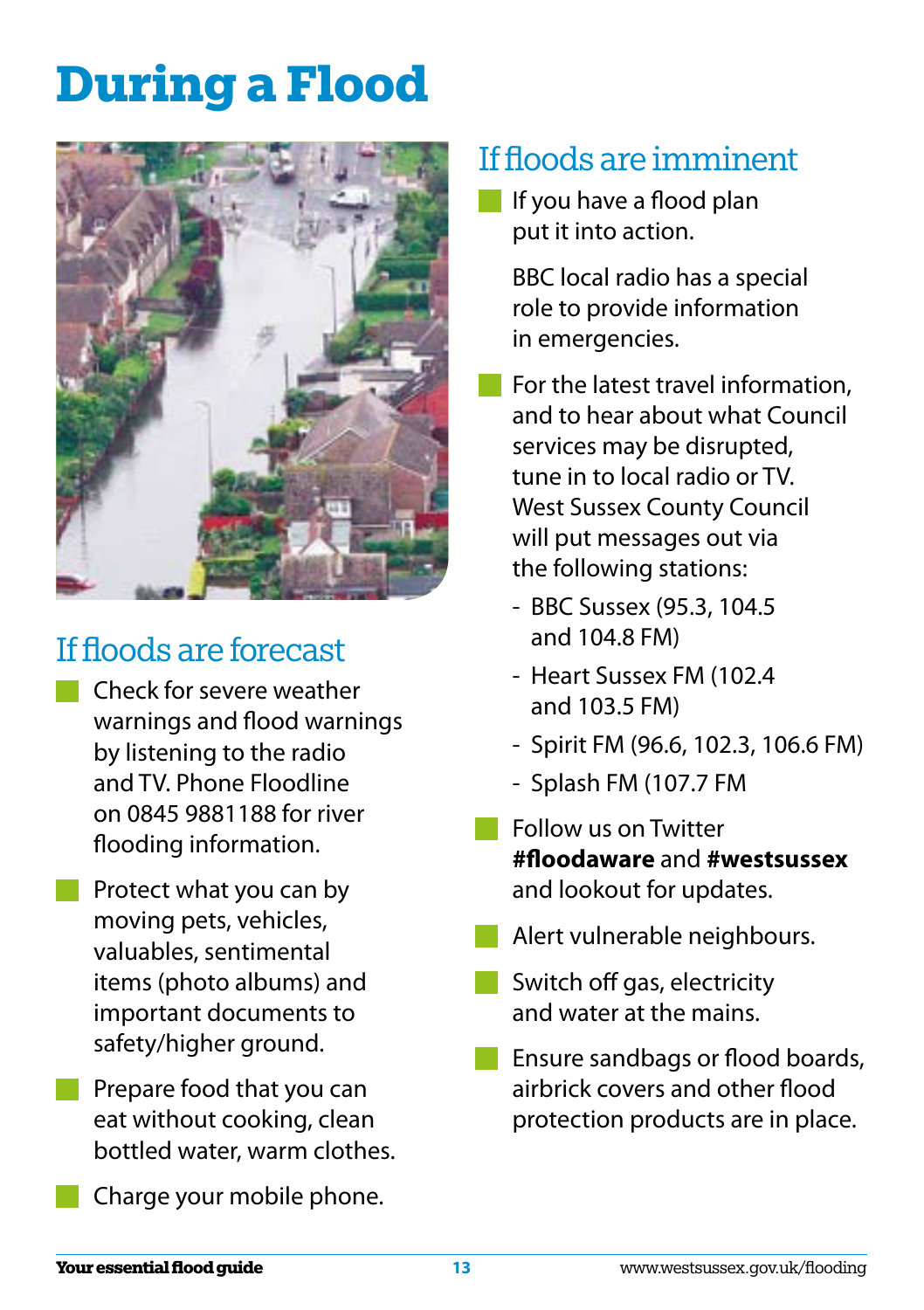

- Plug sinks/baths or low level shower trays and weigh them down to prevent backflow.
- If you do not have non-return valves fitted, plug water inlet pipes with towels or cloths and disconnect any equipment that uses water and plug or seal if possible to prevent water entering your home (e.g. washing machine and dishwasher).
- Store smaller electrical appliances and furniture as high as possible.
- **Do as much as you can in** daylight. It will be much harder at night, particularly if the electricity fails.
- $\blacksquare$  In the case of flash flooding, evacuate basement flats immediately and seek higher ground.

Stay alert to localised flooding surface water' or flash flooding, usually happens where drainage systems are unable to cope with heavy spells of rainfall. The Environment Agency cannot provide direct warnings for this type of flooding. Instead they forecast where it might be a problem in certain counties and put a daily flood risk forecast on their website.

You can find out about the possibility of surface water flooding in your area by checking local weather forecasts and traffic news. If surface water flooding is possible, District Councils and West Sussex Highways monitor those areas that are more susceptible and take measures to reduce potential flooding where possible.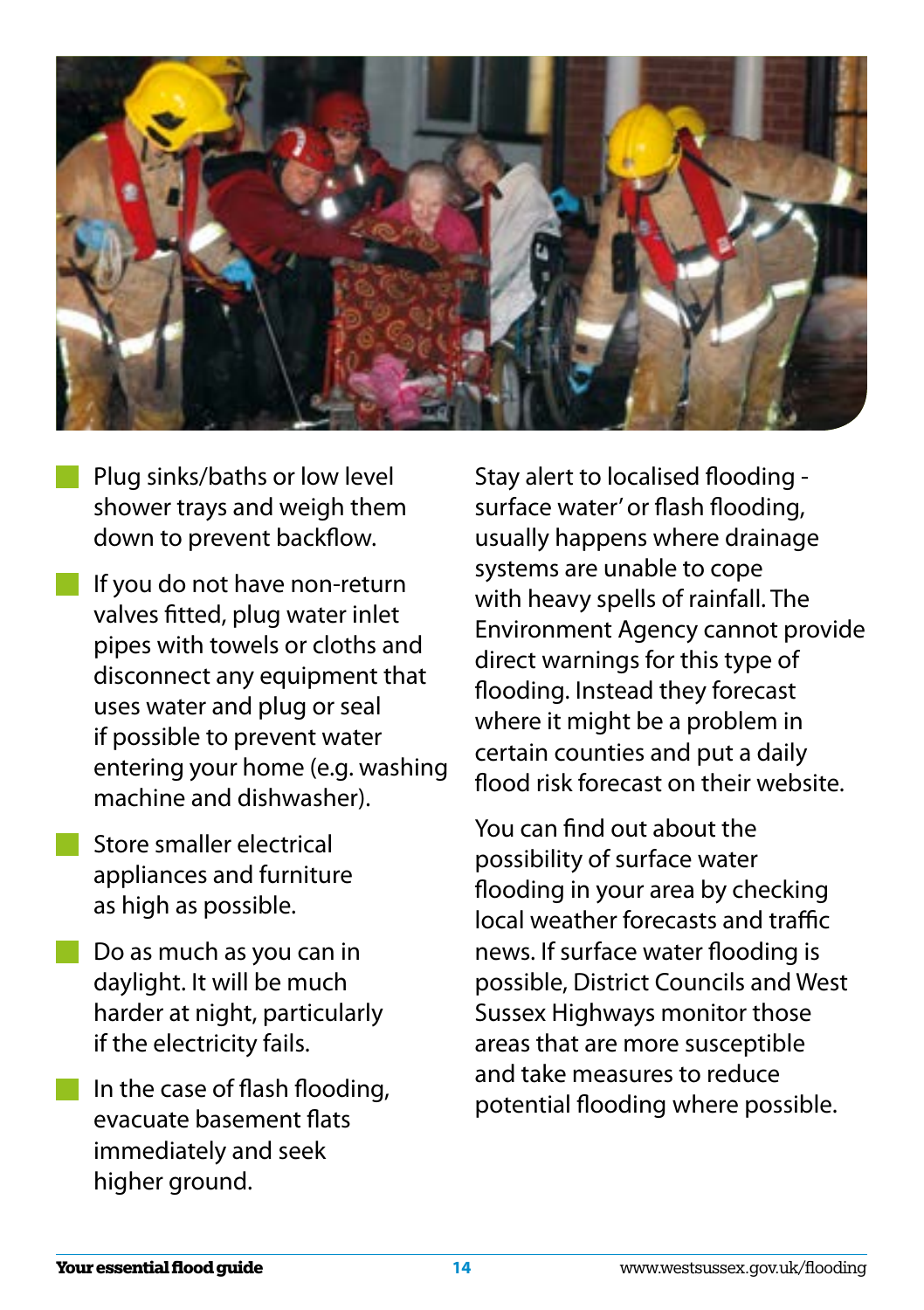# If you have to evacuate

- Emergency services will tell you if you need to evacuate. Follow their instructions carefully. However, a situation may arise when you have to make the decision to leave your home and seek safety. Let the emergency services know you have left as soon as you can.
- Remain calm and leave as quickly as possible.
- Get your family and pets together.
- Check if neighbours need help.
- Make sure fires are out and appliances are turned off.
- Shut all windows and lock doors.
- You may be able to arrange to stay with family or friends, or your insurance may cover the cost of alternative accommodation.
- Emergency accommodation will be provided by local authorities at a Rest Centre, if you are unable to make alternative arrangements. You will be told where the Rest Centre is located, and transport will be provided for those without.
- If you decide to stay with family or friends let the Police or your council know.
- Do not return home unless you are told by authorities that it is safe to do so.
- Take your emergency kit, including any prescription medicines.

## Staying safe in a Flood

#### **At home**

- Call 999 if life is at risk.
- **Listen to advice given** on local radio
	- BBC Sussex (95.3, 104.5 and 104.8 FM)
	- Heart Sussex FM (102.4 and 103.5 FM)
	- Spirit FM (96.6, 102.3, 106.6 FM)
	- Splash FM (107.7 FM)
- Avoid electric shocks keep extension cables out of water and wear wellington boots. Don't use damp electrical items-get them checked by a professional.
- Flood water may be contaminated by silt, sewage, oil or chemicals. Try to avoid coming into contact with it.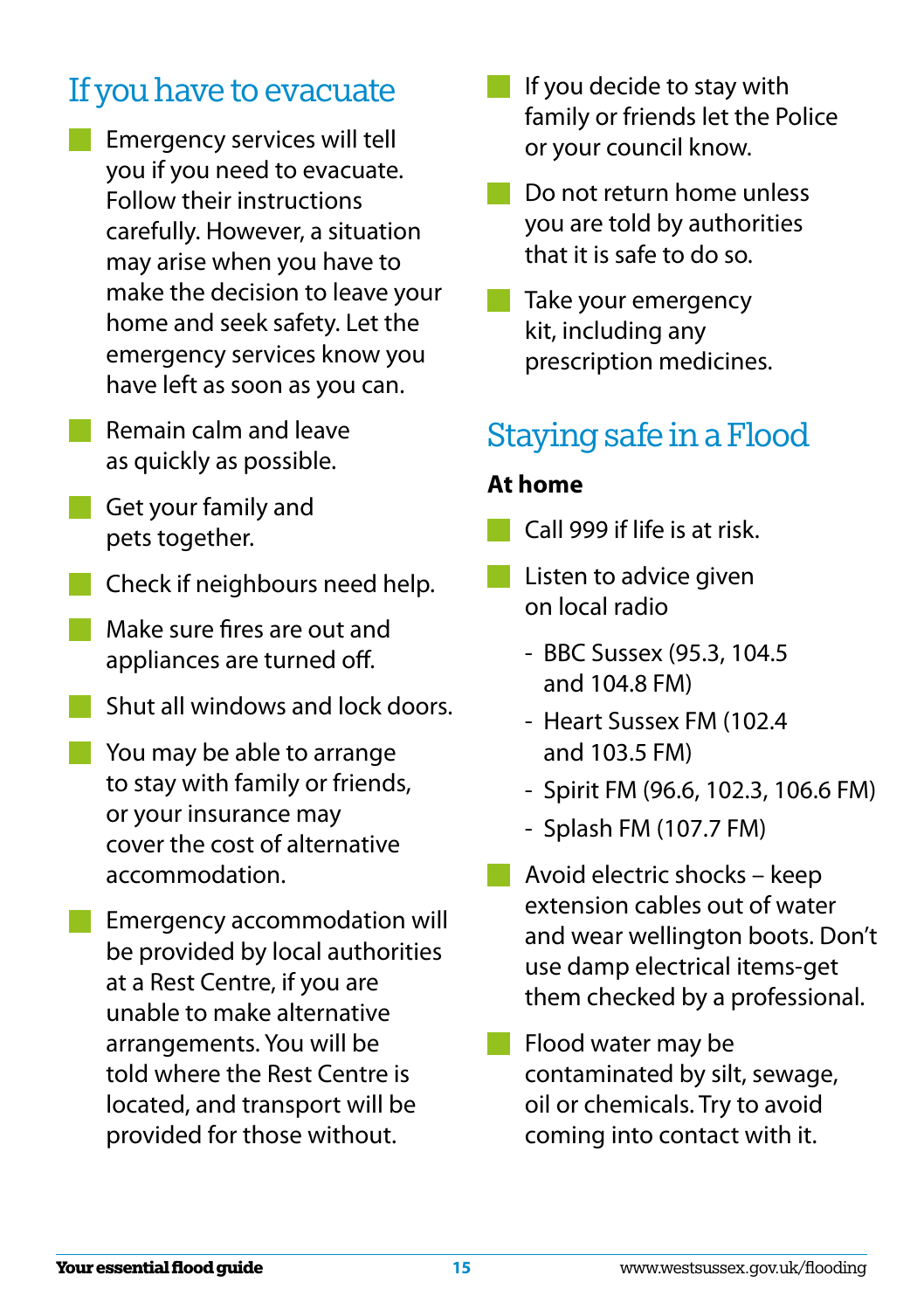- Don't eat any foods that may have been contaminated with flood water.
- **Only use crockery, cutlery** and work surfaces that have been disinfected.
- Wear protective gear (e.g. gloves, face mask) and wash your hands after any contact with flood water. Cover cuts and grazes with waterproof plasters.

Beware of carbon monoxide fumes from petrol or diesel generators or gas heaters - they can kill. Do not use indoors. Electric pumps should only run through a circuit breaker.

Only pump out water when flood levels outside your property start to be lower than inside. This reduces the risk of structural damage.

- Seek medical advice if diarrhoea, fever or abdominal pain affects anyone.
- Mould can be a health hazard for babies, people with allergies, asthmatics, and the elderly. They should stay away during the clean up.
- Gas and electricity supplies should remain switched off until a qualified professional has checked the systems thoroughly.

## If you have children…

- Don't let them play in floodwater – they risk drowning and infections.
- **Contaminated toys will** need disinfecting.

#### If your garden floods…

Don't let children or pets onto affected grass or paved areas until cleaned.

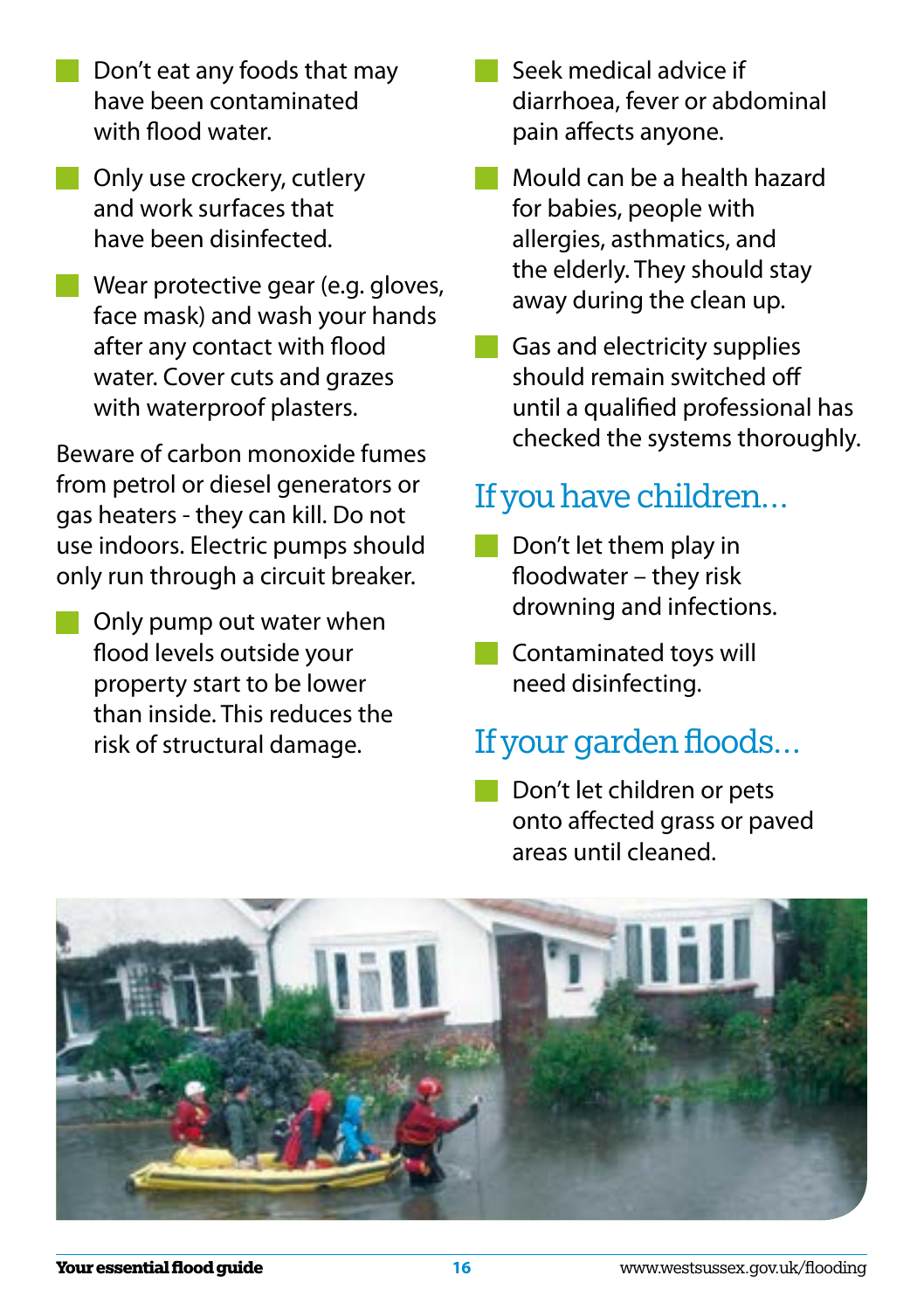- Remove any toilet waste from affected areas by shovelling it into black bags, and sealing them.
- **After the grass has grown and** been cut once there should be no further risk as sunlight and soil will usually destroy harmful bacteria within a week.
- Don't eat any vegetables you may be growing that have been contaminated with flood water.

## Walking outside…

- Avoid walking through flood water – six inches of fast flowing water can knock you over
- **Man hole covers may have** come off and there may be other hazards you can't see.
- Don't walk along riverbanks or across river bridges if avoidable - they may collapse in extreme situations. on the road:
- **Avoid travel but if you must, drive** slowly and cautiously. You may know your local roads well, but a flood can alter the landscape dramatically and turn a quiet road into a potential hazard.
	- Don't drive through water if you can't tell how deep it is. Around two feet of water is all it takes to float many cars.
- Aqua-planing is much more likely in flood conditions.
- Drive considerately: remember your bow-wave could flood nearby homes.
- Don't drive down closed roads.
- 80% of flood-related deaths occur inside a vehicle. If your car stalls in the water, do not attempt to recover it - leave it and move yourself to safe ground.
- Let someone know your travel plans.

#### Water advice

Follow the advice of your local water company regarding the safety of the water supply.

If in doubt, boil all water intended for drinking, brushing teeth, washing food and cooking.

Take precautions for formula-fed infants. The preferred option is to use bowser or bottled water, brought to a 'rolling boil' and cooled. Unboiled water should not be used.

#### Useful sources of information

- Health Protection Agency **www.hpa.org.uk/flooding**
- NHS Direct on 0845 4647 or **www.nhsdirect.nhs.uk**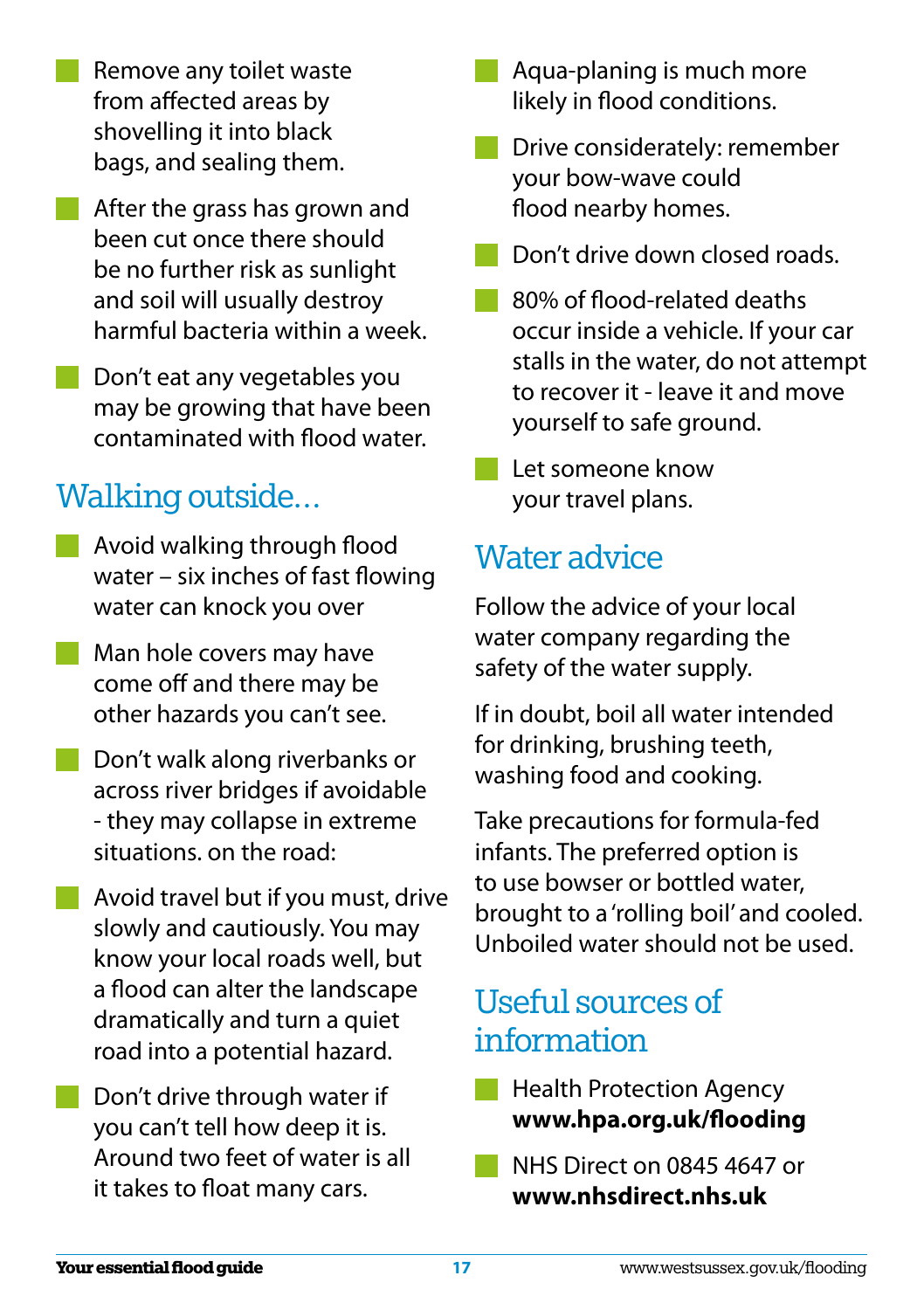# **After a flood**

**If you are unfortunate enough to be flooded, here are a few pointers for when you first get home.** 

#### **Insurance**

If you are insured, contact your insurer. If possible take photos or video of the damage (if you have lost your camera in the flood use a disposable camera or mobile phone). Do not undertake any clearance or repair work until your insurer has given approval. A loss adjuster will visit your house and advise you what to do. Do not dispose of anything until your loss adjuster advises you what to do.

## First tips

Clean taps and run them before use. Have power and gas supplies checked by a professional electrician or gas plumber before turning them back on. Throw away food (including freezer items if power has been off) that may be contaminated and restock your supplies.

# The three-step clean-up

If possible, don't fully re-occupy your property until after the following:

#### **1. Remove water and mud**

The Fire & Rescue Service can pump out standing water but will charge for non-emergencies. Otherwise use a pump (from a hire or DIY shop), or use buckets followed by a wet/dry vacuum.

See overleaf for safety advice

Shovel out mud (which may be contaminated) then hose out or use a garden sprayer.

#### **2. Clean and disinfect**

- Wear protective clothes, boots and rubber gloves.
- Use a brush, soapy water and heavy duty cleaner, then rinse.
- Floodwater may be m. contaminated so disinfect all areas affected after cleaning.
- Make sure you wash your hands with disinfectant after cleaning up.
- Disinfecting also avoids mildew and moulds.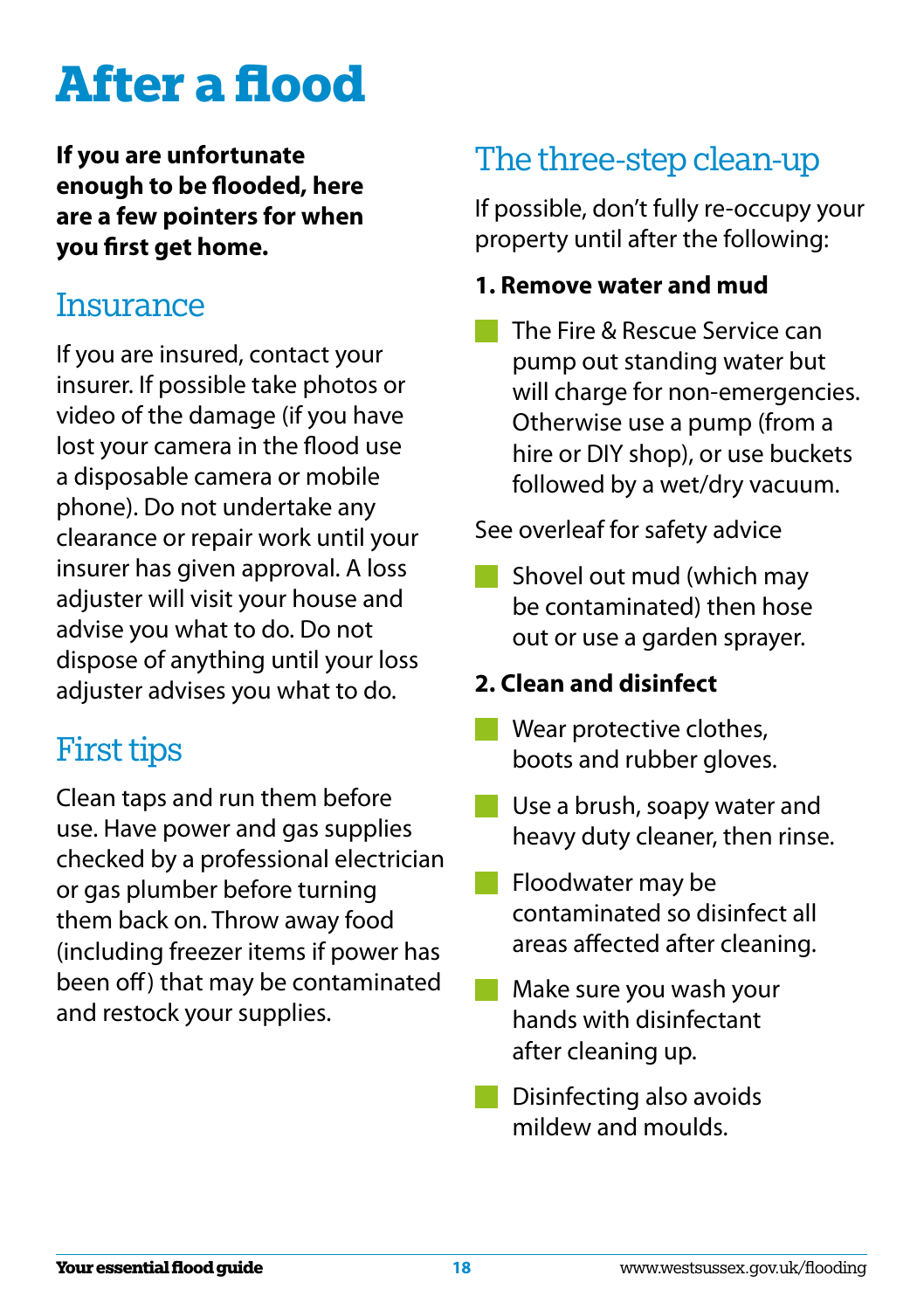

#### **3. Dry**

- Take furniture, bedding and clothing outside, to avoid mould.
- Use fans plus industrial heaters and dehumidifiers.
- $\blacksquare$  Have the central heating on at 22°C or above.
- **Drying out can take weeks** or even months. If it's done too quickly, it can cause structural damage and long-term problems.
	- Good ventilation is essential - keep windows and doors open on dry days and remove any air brick covers.

# Who can I speak to?

- Insurance Contact your company's (24 Hour) Emergency Helpline as soon as you can. If paying for help, keep receipts for any emergency pumping or repair work done. Keep photographic records of ALL flood damage.
- **Nour district council's** Environmental Health department

# Personal help

#### **Coping with the aftermath**

Experiencing a flood can be frightening, and the activities of normal life can be disrupted. For most people, feeling distressed does not interfere with their ability to cope with the process of recovery. However, it is important not to underestimate the stress and strain of being flooded and cleaning up after floods.

Take the time to consider you and your family's mental and physical health and well-being; for example remember to eat regularly, try and find ways to relax, perhaps by taking a quiet walk. Do not overdo it when cleaning up, and remember that tiredness, difficulty sleeping and anxiety are normal in these circumstances.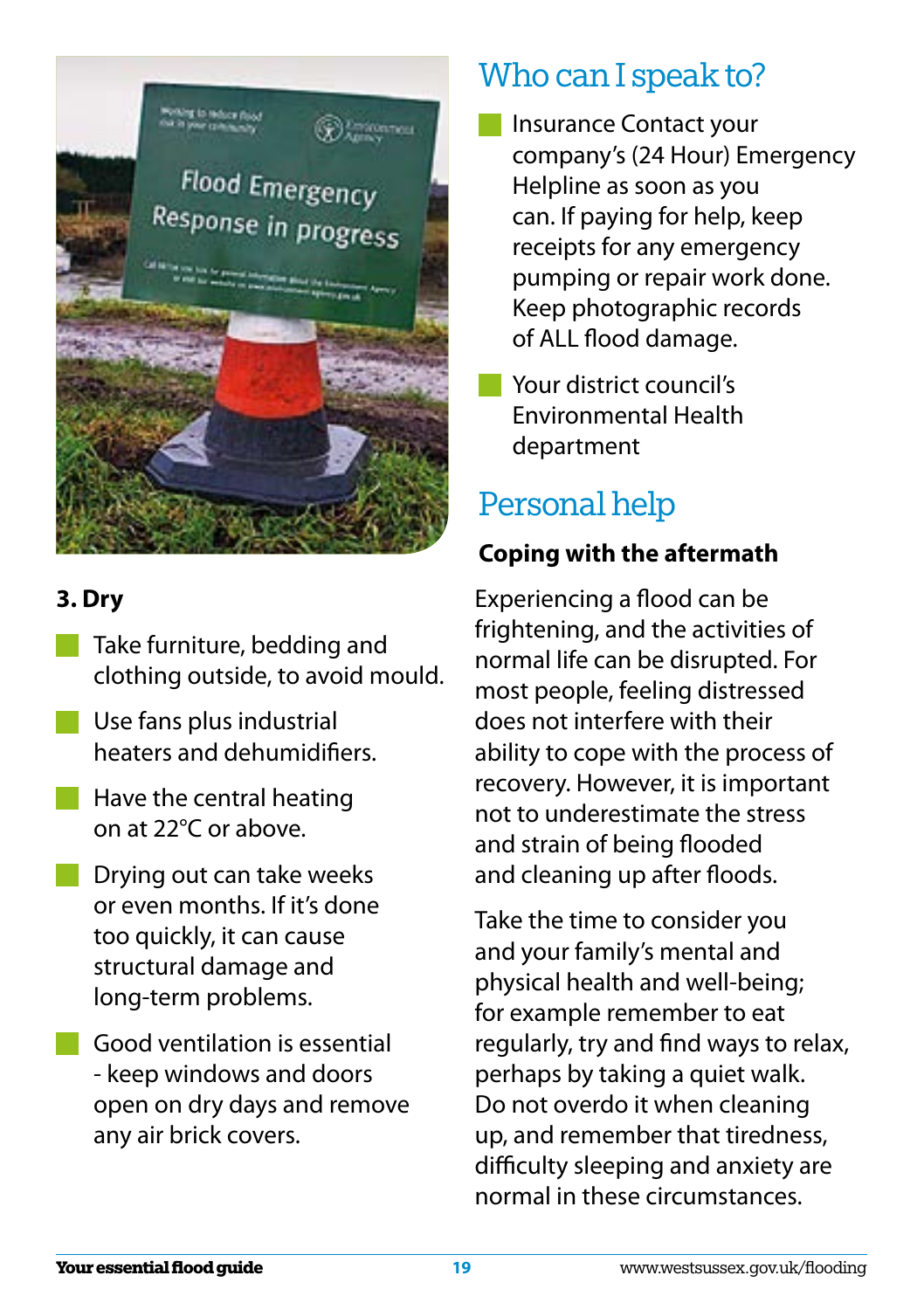It is important to not underestimate the effect flooding can have, seek help and advice as soon as possible. Visit you GP for help and advice of you feel you are suffering from prolonged anxiety or stomach upsets for example.

Public Health England has published information to help people cope after being involved in a major incident or event, like flooding.

The leaflet 'Mental health and flooding - Advice for the Public' is available from **www.hpa.org.uk/ flooding** and provides important advice and information about the impacts of being flooded on people's mental health.

#### **Samaritans**

The Samaritans offer confidential and emotional support to those experiencing personal crises. Samaritan volunteers are trained to listen without judgement, whatever the concerns of the caller are and regardless of their race, gender, religion, ability or sexual orientation.

You can ring the Samaritans on 08457 90 90 90 every day, 24 hours a day. **www.samaritans.org** 



# Financial help

#### **Council tax relief and benefits**

If you are unable to live or work in your property, you may be able to get a discount on paying council tax or business rates. Contact your district council.

#### **Citizens advice Bureau**

Citizens Advice Bureau provide free, confidential and independent advice from offices within West Sussex. If you're having problems because of the flooding, an experienced adviser should be able to help answer your questions.

Advice is available face-to-face and by telephone. **www.citizensadvice.org.uk**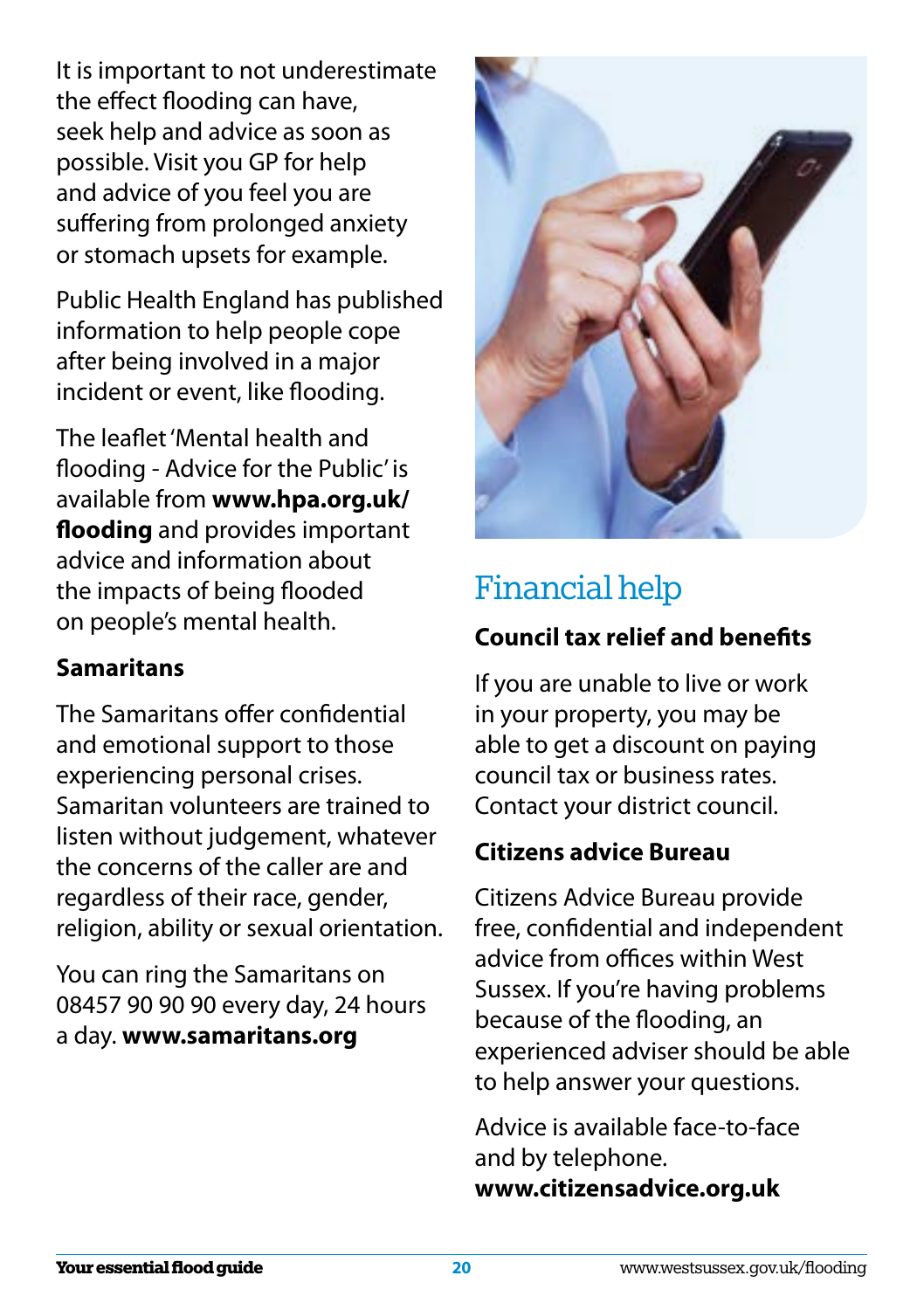#### **Insurance**

Zurich Home Insurance says "Your insurance company should confirm the level of cover available to you and provide a loss adjuster and other specialists to project-manage the repair work to your home. They will return it to the condition it was in before flood damage. Remember, drying out can take weeks or even months, depending on how long the water was in the property, and how deep it was. Your insurance cover should help pay for alternative accommodation whilst the property is uninhabitable."

"Unfortunately, if you have no insurance, you won't be covered for any damage already caused by taking out a new policy after you have been flooded. Speak to your district council or Citizens Advice Bureau to find out if any grant or alternative support is available."

## Distraction burglaries and cold callers

After a flood, beware of doorstep callers who may try to trick you into allowing them access to your home and steal from you. They may try to gain entry by asking to turn off your water or check the electricity.

- Always put the chain on when answering the door and make sure windows and other doors are locked (just in case an accomplice tries to enter elsewhere while you are talking).
- **Check a caller's ID and phone** the company to check they are genuine if you have any doubts.
- Call a neighbour or 999 for assistance if you are worried.

## Roque traders

If callers offer to do work, the Association of British Insurers recommend that you should:

- Beware of tradesmen who can start the next day - reputable ones are usually busy.
- $\blacksquare$  Ask to be put in touch with past clients to see samples of work.
- Beware of someone who gives only a mobile phone number and no business address.
- **Look out for vulnerable** neighbours who may be falling victim to rogue traders.
- Beware of cold selling door to door of flood protection products.

Don't pay in advance, do pay in stages and don't make the final payment until you are happy with the work.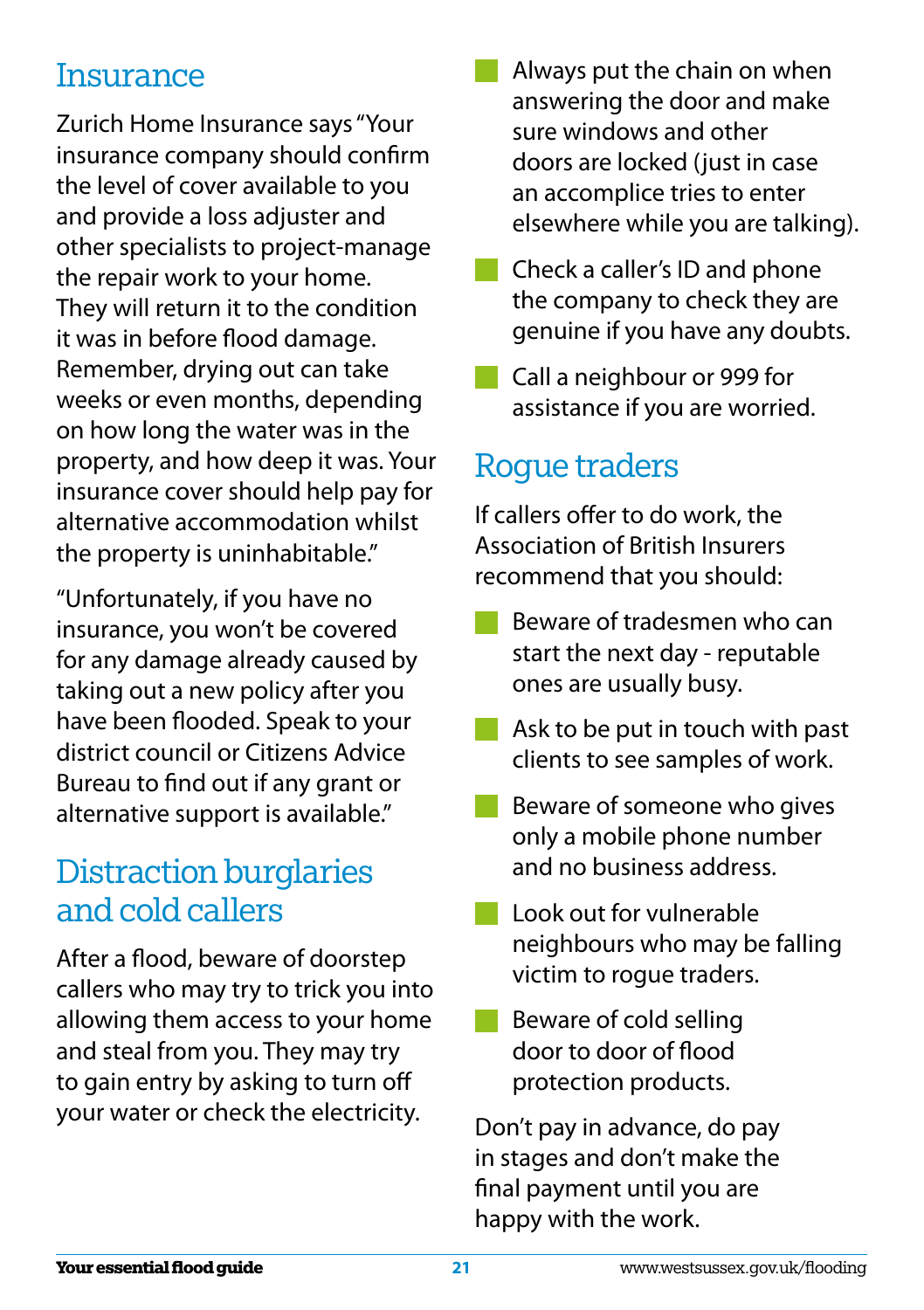# **Useful contacts and further information**

#### West Sussex County Council

www.westsussex.gov.uk Tel: 01243 777100

**West Sussex Highways**  www.westsussexhighways.org/ Tel: 01243 777100

**Flooding and drainage**  www.westsussex.gov.uk/flooding

**Preparing for emergencies**  www.westsussex.gov.uk/ emergencies

**Trading Standards**  www.tradingstandards.gov.uk

#### District Councils

**Adur District Council**  Telephone: +44 (0)1273 263000 www.adur-worthing.gov.uk

**Crawley Borough Council** Telephone: +44 (0)1293 438000 www.crawley.gov.uk

**Arun District Council** Telephone: +44 (0)1903 737500 www.arun.gov.uk

**Horsham District Council** Telephone: +44 (0)1403 215100 www.arun.gov.uk

**Chichester District Council** Telephone: +44 (0)1243 785166 www.chichester.gov.uk

**Mid Sussex District Council** Telephone: +44 (0)1444 458166 www.chichester.gov.uk

**Worthing Borough Council** Telephone: +44 (0)1903 239999 www.adur-worthing.gov.uk/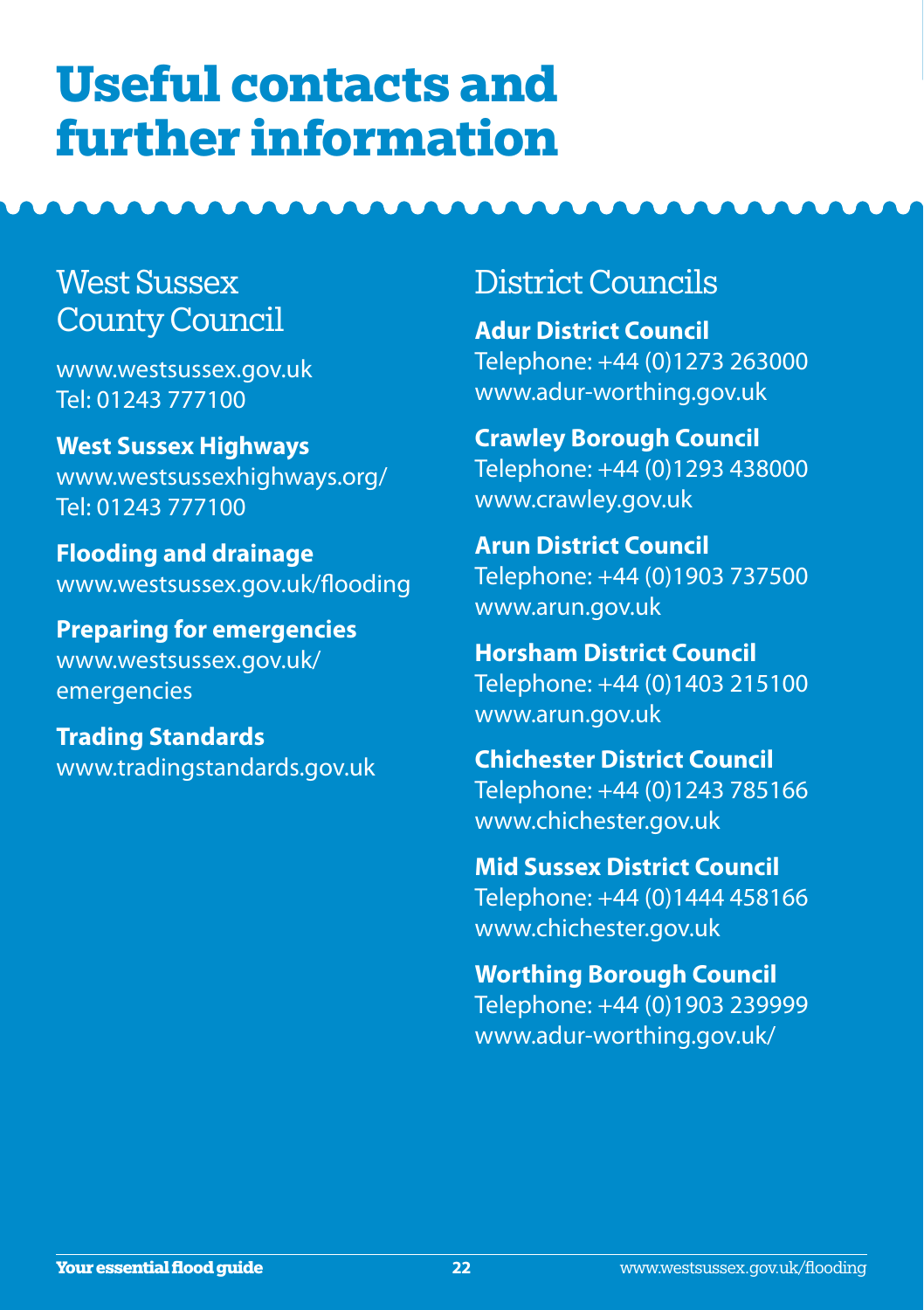Environment Agency www.environment-agency.gov.uk/ homeandleisure/floods Tel: 08708 506 506 General Enquiries Tel: 0845 988 1188 Floodline

NHS Direct www.nhsdirect.nhs.uk Tel: 0845 46 47

Health Protection Agency www.hpa.org.uk/flooding

National Flood Forum www.floodforum.org.uk Tel: 01299 403 055

Citizens Advice www.citizensadvice.org.uk

Association of British Insurers www.abi.org.uk Tel: 020 7600 3333

Chartered Institute of Loss Adjusters (CILA) **Guidance note in the event of flood damage**  www.cila.co.uk Tel: 020 7216 7580

Construction Industry Research and Information Association (CIRIA) www.ciria.com/flooding Tel: 020 7549 3300

#### Electrical Safety Council **Flood Damage and Electrical Safety document**

www.esc.org.uk/public/newsandcampaigns/news/news/article/ flooddamage-and-electrical-safety-1/ Tel: 020 3463 5100

British Damage Management Association www.bdma.org.uk/publications/ flooddocs Tel: 07000 843 23